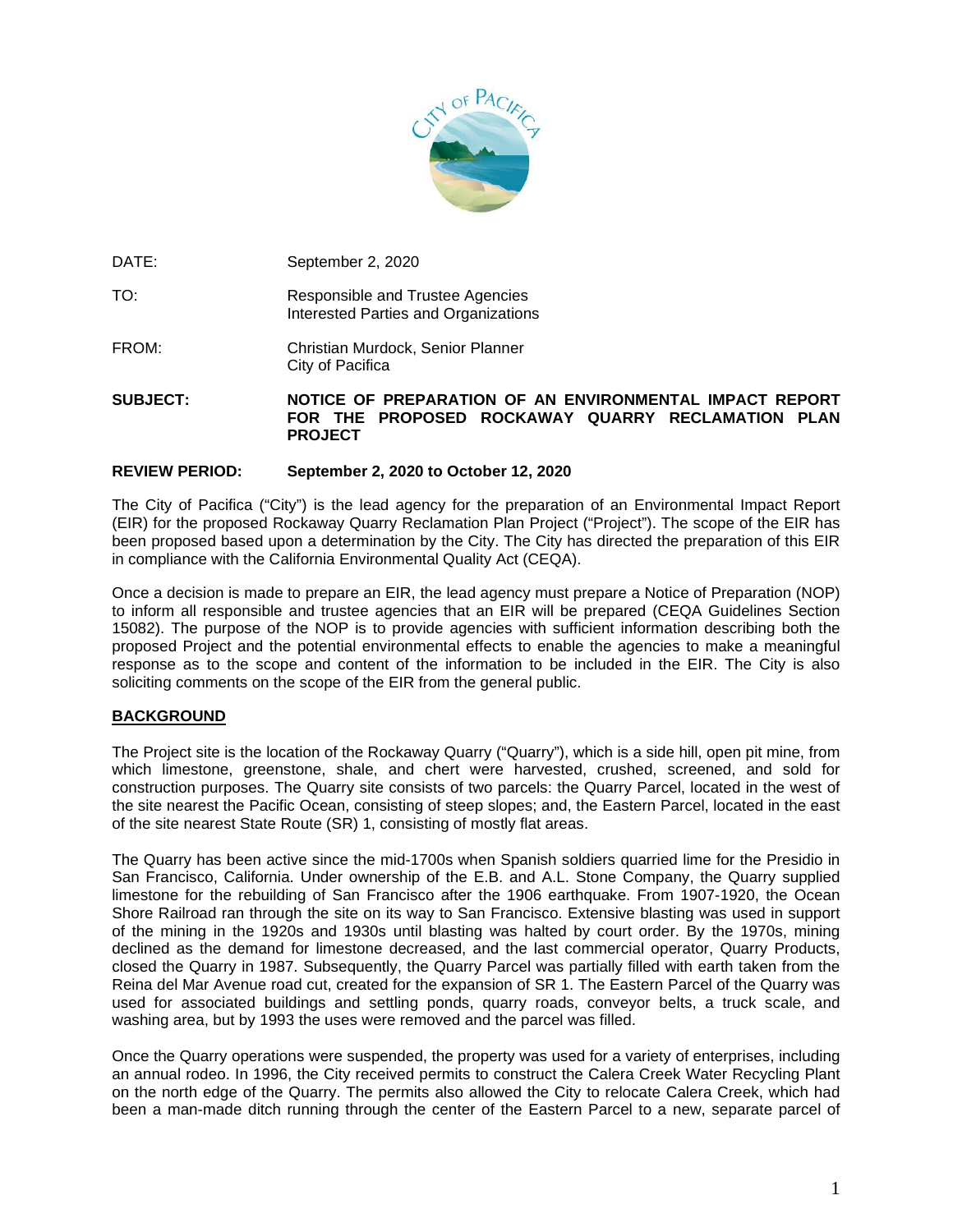17.21 acres running between the Quarry Parcel and the Eastern Parcel. As part of the permits, the City also agreed to grade the Eastern Parcel and to fill the old channelized creek and 7+ acres of previously damaged and scattered wetlands on site.

# **PROJECT DESCRIPTION**

The proposed Project includes the reclamation of the Quarry site and is described in further detail below. The following is a discussion of the Project setting and surrounding land uses, discretionary actions, and Project components.

# **Project Setting and Surrounding Land Uses**

The Project site consists of slightly more than 86 acres across two separate parcels along the coast in the City of Pacifica (see [Figure 1\)](#page-10-0). The two adjacent parcels, separated by Calera Creek and a City-owned multi-use trail, are referred to as the Quarry Parcel and the Eastern Parcel. The 47.13-acre Quarry Parcel on the western side of Calera Creek consists of the former Rockaway Quarry and is dominated by often steep slopes (elevations range from seven feet to 274 feet above mean sea level), non-native plant species and informal accessways.

The Quarry Parcel consists of the following five sections: the Hilltop (the high ground on the north edge of the Quarry Parcel); the East Flank (the hillside comprised mostly of old quarry debris on the east slope of the Quarry Parcel); the Quarry Face (the scarp left by mining in the Quarry Parcel center, consisting of limestone beds); the Quarry Pit (the bowl remaining in the bottom of the old Quarry); and the Southern Bluff (the old edge of the Quarry on the south, adjacent to the ocean) (see [Figure 2\)](#page-11-0).

The 39.09-acre Eastern Parcel is located adjacent to and directly east of SR 1 and south of Calera Creek. The topography of the Eastern Parcel is relatively flat, with elevations ranging from approximately 20 feet to 67 feet above mean sea level. The parcel contains natural features such as wetlands and a small ephemeral ditch running through the southern portion of the site. Although the Eastern Parcel was used in support of the Quarry operations and has been significantly disturbed, the parcel has been partially reclaimed by the City as part of construction of the Calera Creek Water Recycling Plant to the north.

The City of Pacifica General Plan designates both parcels of the Quarry site as Special Area and the sites are zoned Service Commercial (C-3) with Hillside Preservation District (HPD) overlay zone. The Quarry site is also located within the Coastal Zone and is in an area of deferred certification in the City of Pacifica Local Coastal Program, with the California Coastal Commission reserving authority for issuance of coastal development permits on both parcels. The City reserves coastal development permit authority for areas immediately surrounding the Quarry, including the SR 1 public right-of-way located immediately to the east of the Quarry site where physical impacts from the Project could occur, and has agreed to a consolidated coastal development permit process with the Project applicant and the California Coastal Commission under which the California Coastal Commission will process any and all required coastal development permits for the Project, including any areas within the City's permit coastal development permit jurisdiction. The California Coastal Commission will perform environmental review of the coastal development permit under its CEQA-equivalent process (State Public Resources Code Sections 21080.5 and 21080.9, and State CEQA Guidelines Sections 15250, 15251(f) and 15265).

In addition, the City is in the process of updating its General Plan, which may include land use designation changes for the Quarry site. However, the project proposes reclamation activities to restore the Quarry to a safe, undeveloped condition with improved trails for public use. Because the project does not propose additional development or a change in use of the Quarry, the land use designations applicable to the project site are not directly relevant for purposes of the EIR.

Surrounding existing land uses for the Quarry Parcel and Eastern Parcel include Mori Point Ridge (part of the Golden Gate National Recreation Area) and the Calera Creek Water Recycling Plant to the north, commercial businesses and single-family residential homes to the east across SR 1, commercial businesses and single-family residential homes in Rockaway Beach to the south, the Pacific Ocean to the west, and a City-owned multi-use trail located between the Quarry Parcel and the Eastern Parcel.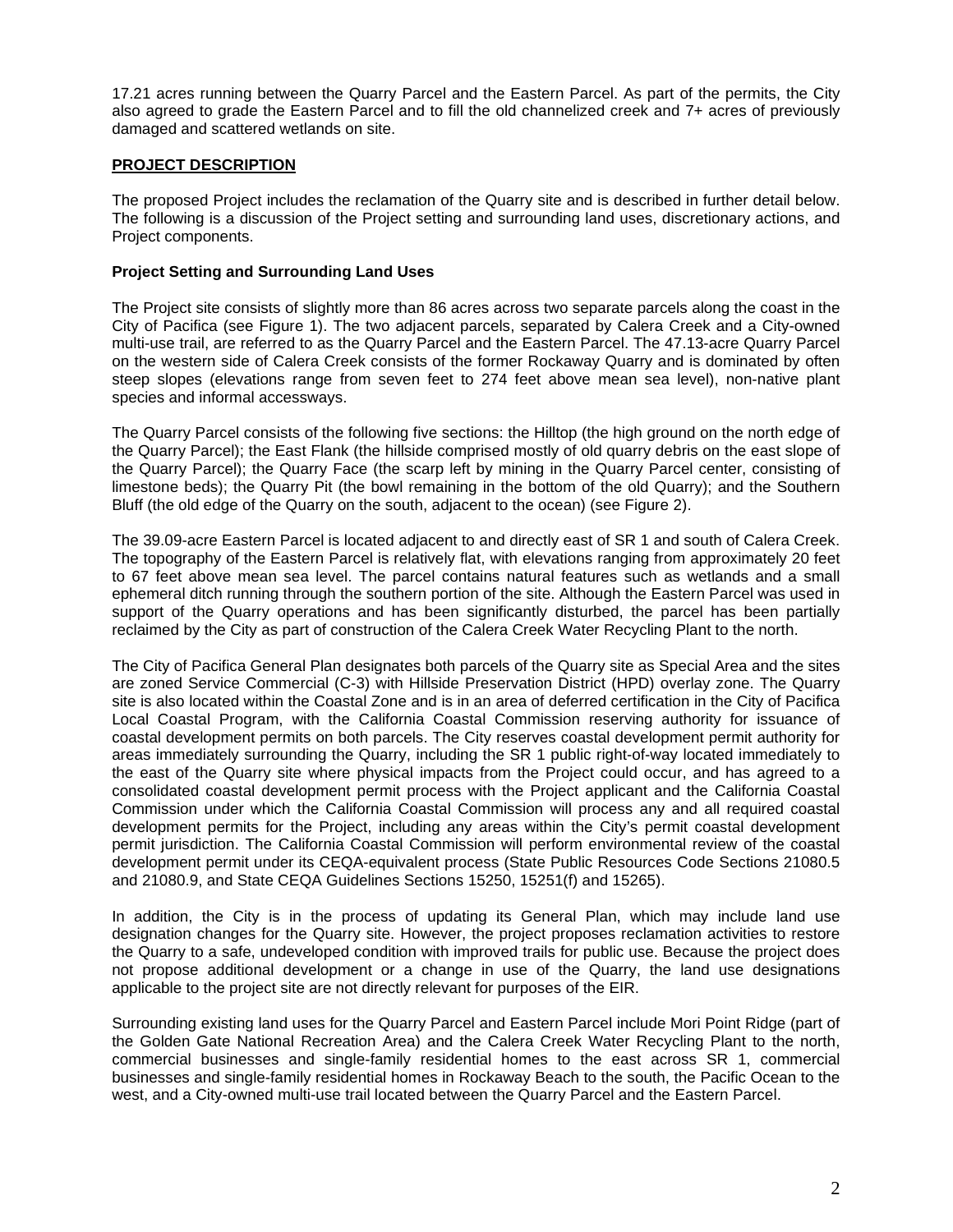# **Discretionary Actions**

Implementation of the proposed Project would require the following discretionary actions by the City:

- Certification and adoption of the Quarry Reclamation Plan EIR and Mitigation Monitoring and Reporting Program;
- Approval of a Quarry Use Permit pursuant to Pacifica Municipal Code (PMC) Section 9-2.04; and
- Approval of a Heritage tree removal authorization for removal of 11 heritage trees, pursuant to PMC Section 4-12.05.

The proposed Project would require the following discretionary approvals from other agencies:

- Coastal Development Permit (California Coastal Commission);
- Clean Water Act Section 404 Permit (US Army Corps of Engineers);
- Section 7 Biological Opinion (US Fish and Wildlife Service);
- Clean Water Act Section 401 Water Quality Certification/Waiver or Issuance of Waste Discharge Requirements (San Francisco Bay Regional Water Quality Control Board); and
- Surface Mining and Reclamation Act Compliance Review (California Department of Conservation, Division of Mine Reclamation).

#### **Project Components**

The Quarry is currently owned by Preserve at Pacifica LLC and operated by Baylands Soil Pacifica LLC. The Surface Mining and Reclamation Act of 1975 ("SMARA"), as amended, requires that the mine be reclaimed. Reclamation is the combined process by which adverse environmental effects of surface mining are minimized and mined lands are returned to a beneficial end use. End uses may be open space, wildlife habitat, agriculture, or residential and commercial development. Some components of reclamation include practices that control erosion and sedimentation, stabilize slopes, and avoid and repair impacts to wildlife habitat. The final step is typically topsoil replacement and revegetation with suitable plant species.

The proposed Project would include reclamation of the Quarry site. The majority of the reclamation activity would occur on the Quarry Parcel, with minor site improvements such as grading for access roads and through truck traffic occurring on the Eastern Parcel. The Project would involve earthwork to regrade the over steepened slopes of the former Quarry into a safe condition, installation of new drainage infrastructure, and construction of new unpaved trails. The Eastern Parcel would be reclaimed to include the restoration of a 0.60-acre seasonal wetland and a 0.15-acre California Red-Legged Frog pond. The details of the Project components are discussed below.

#### Reclamation Plans

Reclamation of the former Quarry would be performed in accordance with Chapter 2 of Title 9 of the City of Pacifica Municipal Code. All five sections of the Quarry Parcel and the entire Eastern Parcel are included in the Reclamation Plan. The proposed improvements within each section are discussed below, and illustrated in Figure 3.

#### Quarry Parcel Reclamation

The following is an overview of the reclamation plans for the Quarry Parcel of the Project site.

#### *Hilltop*

The Hilltop area of the Quarry Parcel currently consists of a mix of fill and cuts with mounds and hillocks of material at elevations ranging between 230 feet and 270 feet. The Reclamation Plan seeks to create a more natural, rounded appearance on the Hilltop, provide a safe accessway between the Hilltop and the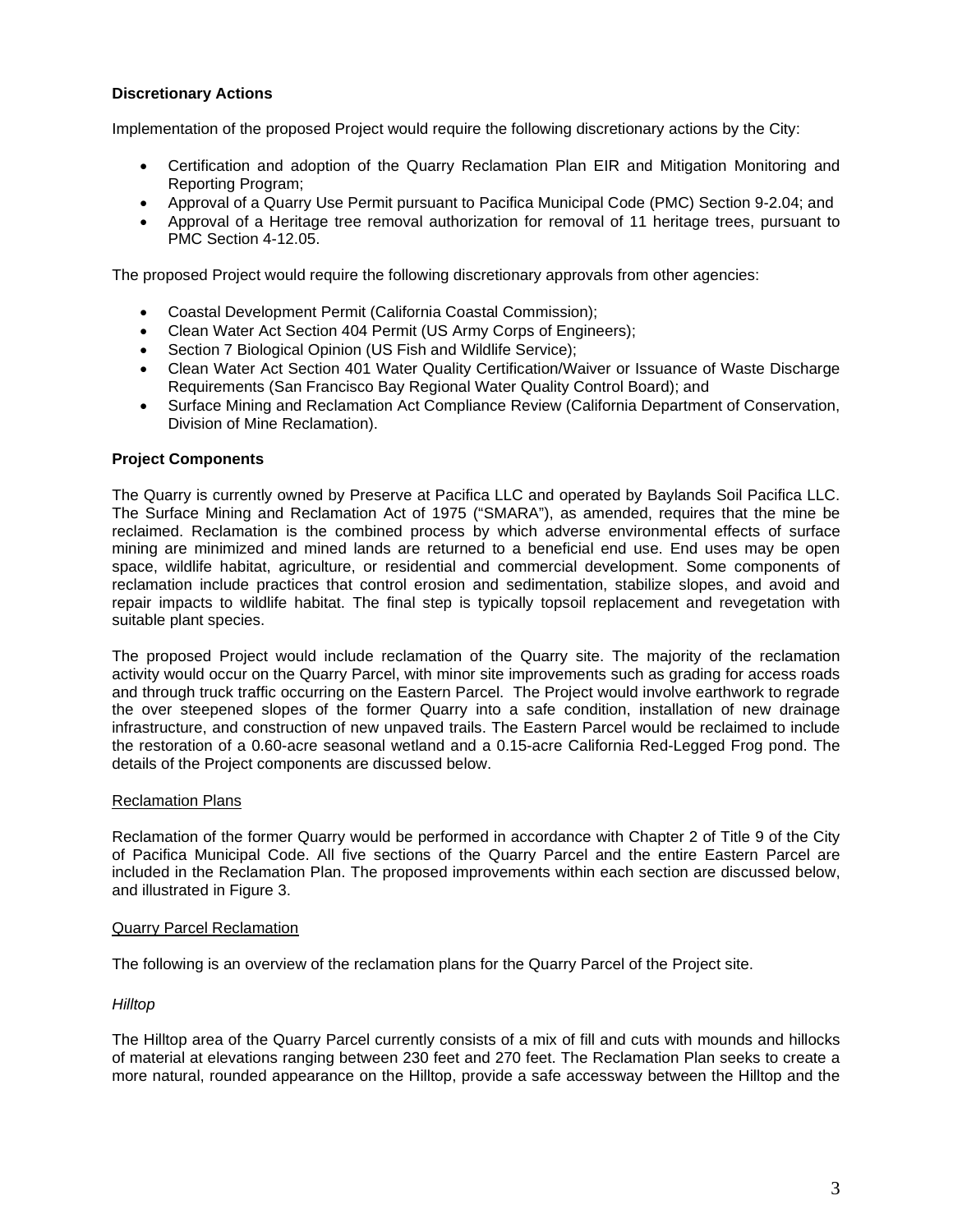ocean bluff, and even the slope on the south and southeast to provide for the transition of 2:1 slope above the preserved limestone face.

# *East Flank*

Currently, the East Flank is an unevenly sloped area that includes both old quarry fills and a stable slope. The northern portion of the East Flank also includes remnant native-dominated vegetation, which would be preserved with reclamation. The Reclamation Plan would include development of a multi-use trail system that curves across the southern side of the East Flank to the top of the Hilltop. The new trails would replace the existing, heavily eroded informal trails that currently cross the slope area. The existing and proposed trail system is discussed in further detail below.

# *Quarry Face*

The Quarry Face area currently consists of a steep rock face with a geologic shear zone. However, the slope has been determined to be geologically stable and would not require grading. In accordance with the Reclamation Plan, the Quarry Face would be preserved in the current state; however, some safety features, such as hazard signs, would be implemented.

# *Quarry Pit*

Currently, the Quarry Pit consists of an uneven mix of pits, fills, and slopes. The Reclamation Plan includes filling the area to its natural pre-mining slope as determined from historic photographs. Additionally, a multi-use trail would be constructed in order to provide access to the existing lookout located on the western end of the property.

# *Southern Bluff*

The Southern Bluff area consists of steep-sided remnants of the old hillside transformed by quarry mining and backfilled by old quarry fills. The Reclamation Plan includes regrading of the loose soil and uneven surface on the top of the southern end of the bluff to form a stable, gently sloping surface that would also afford ocean views. The existing elevation of the Southern Bluff would be preserved at 90 to 110 feet.

#### Eastern Parcel Reclamation

Under existing conditions, the Eastern Parcel is a relatively flat area containing several natural features such as wetlands and an ephemeral stream. The only work that would occur on the Eastern Parcel would be wetland mitigation and temporary reclamation improvements. The wetland mitigation would consist of a California Red-Legged Frog (CRLF) Mitigation Pond and a mitigation seasonal wetland. The CRLF Mitigation Pond would be a bentonite clay-lined pond that would mitigate for impacts to an existing manmade seasonal wetland pond on the Quarry Parcel. Further discussion of the proposed mitigation seasonal wetland is provided below. Existing access roads and trails would be used for temporary construction access and would then be left in place and only maintained as necessary. In addition, improvements to the drainage system are proposed, including placement of a temporary culvert and ultimate replacement of the culvert located near the site entrance along SR 1. Further details related to the proposed drainage system improvements are provided below.

#### Trail Improvements

Current internal access throughout the Quarry is comprised of the following three components: the City of Pacifica's Calera Creek Multi-Purpose (CCMP) Trail, a network of well-used informal trails, and a number of lesser-used informal trails. The CCMP Trail is a paved, Americans with Disabilities Act (ADA) accessible trail that is a part of the City's Coastal Trail Network. The length of the CCMP Trail through the Quarry is approximately 0.35 miles. The trail connects a parking lot at the western end of San Marlo Way to a parking lot at the western end of Reina del Mar Avenue, adjacent to the Calera Creek Water Recycling Plant parking lot.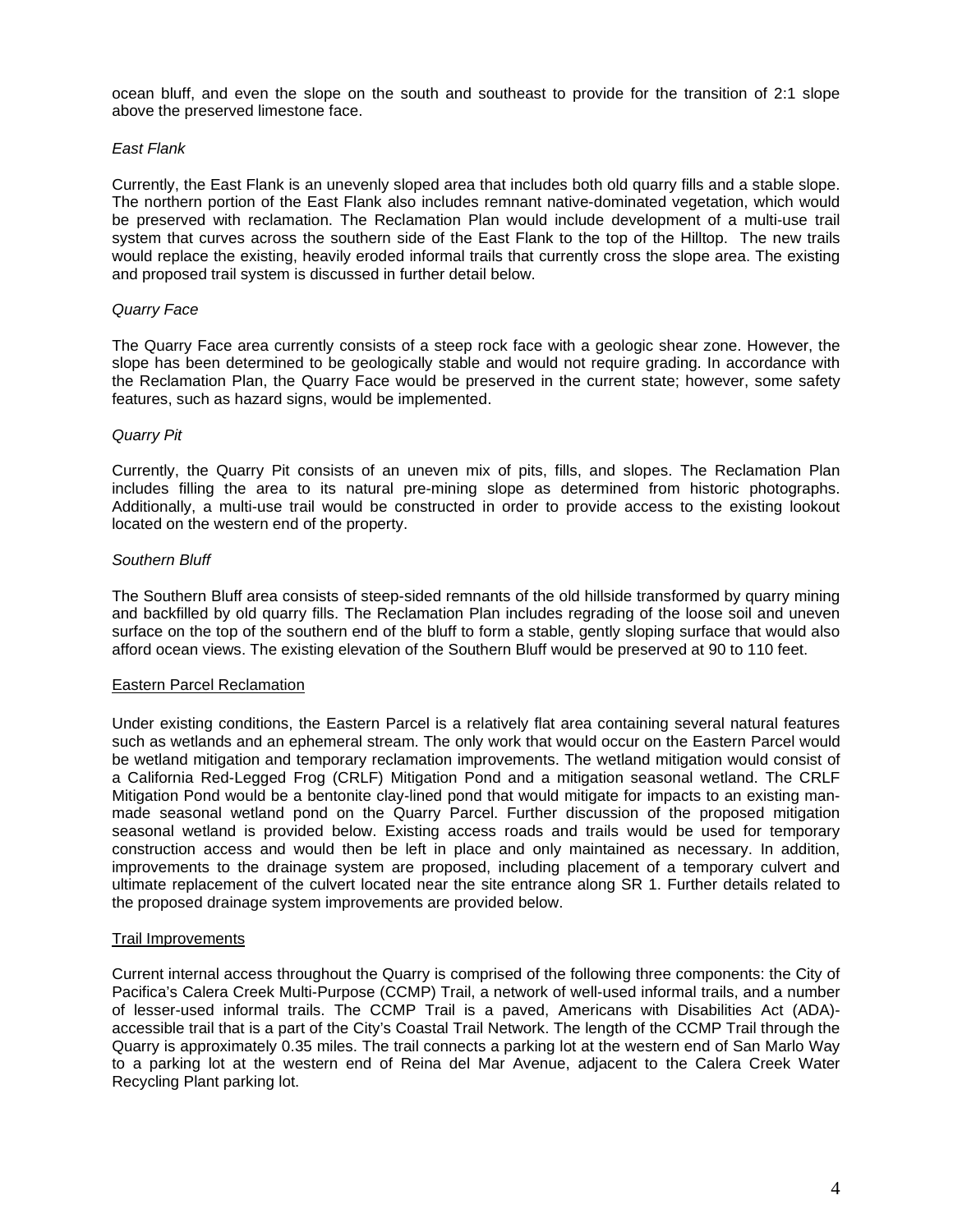The internal Quarry trail system is currently composed of a variety of secondary and minor informal trails that extend to Mori Point on the north end of the site, through the Quarry Pit, up the slopes of the Southern Bluff, and throughout the Eastern Parcel. Access to the Quarry trails is provided by the CCMP Trail. Most of the trail area is relatively narrow and unmaintained.

The Reclamation Plan includes several measures to improve the safety, quality, and appearance of the internal hiking trails. For example, the existing Eastern Trail would be improved to provide a new, safer surface for walking and a more level slope from the Calera Creek crossing to the Hilltop. The improved Eastern Trail would also connect to several existing coastal trails and would continue to Mori Point. Native vegetation and landscaping would also be included. Another new trail, known as the Western Trail, would be constructed from the Calera Creek crossing to the west, along the Southern Bluff, and then eventually reach existing trails leading to Mori Point. The trail would be set back from the bluff to avoid potentially erosive areas and to prevent potential hazards. The new trails would be 12 feet wide and constructed with 12 inches of aggregate base and 4 inches of decomposed granite. Additionally, three hazard signs warning of steep slopes would be placed along the coastal bluffs.

The existing trails other than the Eastern Trail within the Eastern Parcel are currently in good condition and would be maintained as necessary. Access to the trails on the Eastern Parcel is provided from Rockaway Beach through the existing CCMP trail. The proposed trails after reclamation can be seen in Figure 4.

Throughout reclamation, the improvements could involve closure of trails for periods of time. The CCMP Trail and parts of the Eastern Trail would have occasional closures to provide construction equipment access, but both would be left generally undisturbed. The internal trails through the Quarry Parcel would be intermittently or permanently closed for improvements.

# Wetlands

The majority of the Project site contains uplands, composed primarily of grasslands, dominated by invasive upland species and exposed rock slopes. In total, the Project site contains approximately 2.02 acres of features that could potentially be considered within the jurisdiction of the U.S. Army Corps of Engineers (USACE), the California Coastal Commission, and/or the San Francisco Bay Regional Water Quality Control Board (RWQCB), including 0.25 acres of seasonal wetlands in the Quarry Parcel, 0.86 acres of scrub-shrub wetlands in the Eastern Parcel, 0.88 acres of emergent wetlands in the Eastern Parcel, and 0.03 acres of ephemeral ditches in the Eastern Parcel. Of the total 2.02 acres, approximately 0.25 acres of jurisdictional wetlands would be impacted by grading.

The wetlands on the Quarry Parcel would be graded and filled as part of the reclamation activities. In order to mitigate for the loss of wetlands on the Quarry Parcel, 0.6 acres of mitigation seasonal wetlands would be created on the Eastern Parcel to account for a 2:1 mitigation-to-impact ratio that would likely be required by the USACE. The constructed wetland would restore the ecological function and values of wetlands on the Quarry site, as the wetland would provide a large, contiguous source of on-site hydrology and wetland habitat.

# Revegetation

The current vegetation on the Project site consists primarily of the invasive shrub, pampas grass. However, the northern portion of the site is dominated by native vegetation associations. The Hilltop area, for example, is dominated by pampas grass but also includes the native coyote bush. The bottom of the East Flank is also dominated by pampas grass while the upper slope contains a variety of native coastal shrubs. The Quarry Face is predominately covered in non-native grasses, as is the Southern Bluff.

The Project includes the revegetation of the Project site to restore and blend native vegetation into the surrounding landscape, including the reclamation of disturbed lands to a self-sustaining community of native species. After regrading, revegetation would be designed to meet the post-extractive and unmanaged land use goals of the Revegetation Plan and stabilize the surface against the effects of longterm erosion. The planned end use of the area is open space. As a result, revegetation would be intended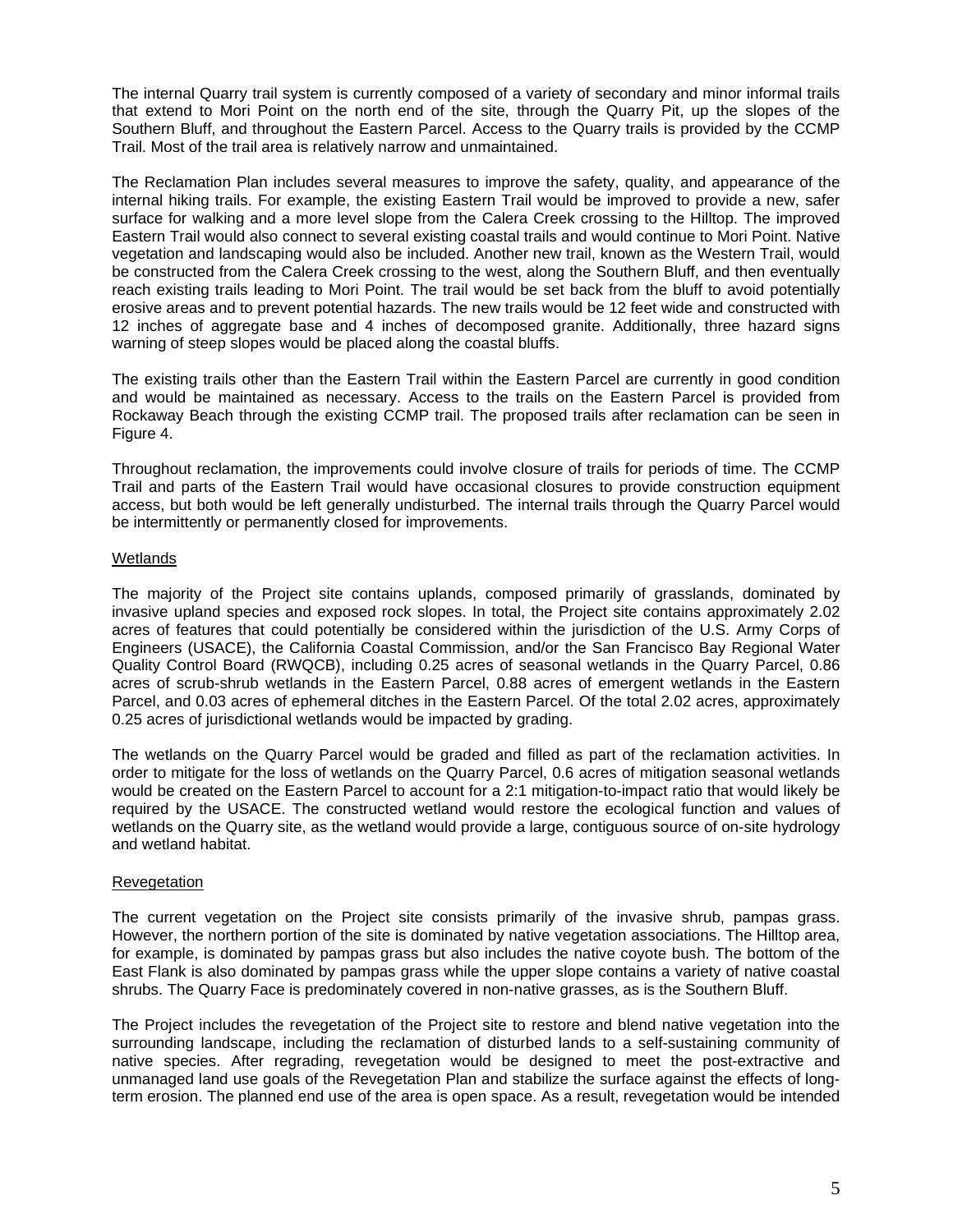to visually integrate with the surrounding open space areas and provide for permanent soil protection. All proposed revegetation would be accomplished through hydroseeding, which would take place between October 15 and November 15 with an appropriate trafficker, such as wood fiber mulch.

### Drainage

The proposed Project includes a drainage plan, which would ensure that drainage after reclamation is conveyed through a series of concrete ditches, vegetated swales, and pipes to the ultimate discharge point of Calera Creek. The upper section of the Hilltop would be graded to a rounded hillock that drains in a southerly direction. Two drainage terraces with a concrete ditch would be built along the graded slope on a southern face of the Hilltop to collect runoff. The two terraces would run parallel to each other, approximately 30 feet apart. A concrete ditch located along the existing CCMP trail would capture runoff from the hillside below the Hilltop. Both the upper six-foot wide drainage terrace and the lower 12-foot wide drainage terrace would be bordered by a two- to three-foot wide, v-shaped concrete ditch that would be built along the graded slope on the southern face of the Hilltop.

The East Flank of the Project site would be left in the current condition with the exception of a concrete ditch built along the existing CCMP trail, as noted above, and a four-foot wide vegetated swale also along the existing CCMP trail. The ditch would have inflows to the storm drain system below the access road, which would then flow to the sedimentation junction structure, and into Calera Creek.

The Quarry Face and Pit would be filled in with a slope that would mimic natural conditions, and drainage would travel through sheet flow down the hillside to the concrete ditch located alongside the proposed multi-use Western Trail. Runoff associated with the Southern Bluff would drain via sheet flow to a newly constructed four-foot wide vegetated swale that would be located along the base of the bluff. The Eastern Parcel would continue to drain to the culverts located at the southwest corner of the property, where stormwater ultimately discharges to Calera Creek. Improvements to the existing system would include replacement of the culverts near the site entrance along SR 1.

### Grading Activities

The grading plan is meant to respond to the Quarry site's geotechnical issues and create safe slopes, safe drainage, safe access, or other conditions that conform to surrounding topography. The slope stability would be established to reflect requirements set by the California Division of Mine Reclamation, which would require that slopes steeper than 2:1 be stabilized – a standard requirement unless the slope is an exposed rock face with a relatively high integrity.

The Reclamation Plan includes cut slopes in only the following two areas: the south slope of the Hilltop area, where the greenstone layer at the shear zone and above is being cut to a 2:1 slope, to provide safe pedestrian access and a more natural form; and a small area at the south end of the Southern Bluff where an area of unstable dumped fill will be removed, that also will provide improved pedestrian access and views. Fill would occur on the inside of the Southern Bluff, where existing slopes are very steep. Where the fill is relatively minimal (the southern end), a 2:1 slope is proposed. Where the fill is more extensive (the northern end), a 5:1 slope is proposed. Fill would also occur within the Quarry Pit, which would be filled in and restored to natural conditions.

Soil hauling to grade the Quarry site would require approximately 1,000,000 cubic yards of imported fill.

#### Tree Removal

Protected heritage trees are defined by the City as trees that have a circumference of 50 inches or more, as measured at 24 inches above the natural grade. The proposed reclamation work would require removal of 11 heritage trees primarily in the Southern Bluff and the Quarry Pit. The Project does not include any replacement plantings as proposed; however, the Project will be required to comply with any applicable replacement standards, which will be further addressed in the Biological Resources chapter of the EIR.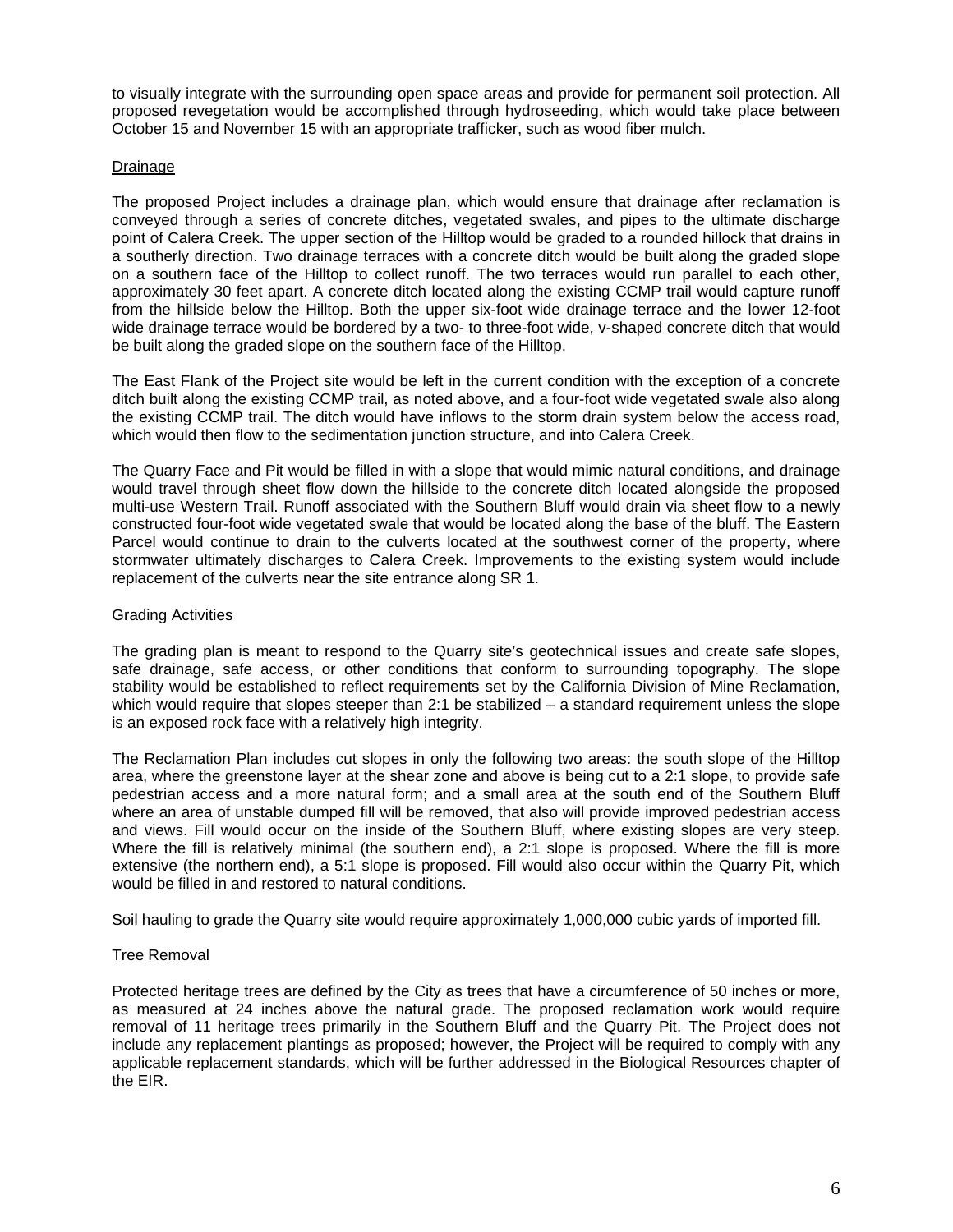# **PROBABLE ENVIRONMENTAL EFFECTS AND SCOPE OF THE EIR**

The City anticipates that the EIR will contain the following chapters in accordance with Appendix G of the CEQA Guidelines and that the other impacts in Appendix G will not be found to be significant, as described in more detail below:

- **Aesthetics**
- Air Quality & Greenhouse Gas Emissions
- Biological Resources
- Cultural & Tribal Cultural Resources
- Geology & Soils/Mineral Resources
- Hydrology & Water Quality (Drainage)
- Land Use & Planning
- Noise
- Parks and Recreation
- **Transportation**
- Utilities & Service Systems

Each of the aforementioned chapters of the EIR will include identification of the thresholds of significance, identification of project-level and cumulative impacts, and the development of mitigation measures and monitoring strategies, as required. The EIR will also include chapters that discuss Statutorily Required Sections, Alternatives to the Proposed Project, as well as Effects Not Found to be Significant. The EIR will incorporate by reference the City of Pacific General Plan. In addition to this City document, Projectspecific technical studies and technical study peer reviews are being prepared by various technical subconsultants. An Initial Study will not be prepared for the proposed Project, as the EIR will address all CEQA-required environmental topics identified in the CEQA Guidelines.

The following paragraphs summarize the anticipated analyses that will be included in the EIR.

*Aesthetics:* The Aesthetics chapter of the EIR will summarize the existing regional and Project area aesthetics and visual setting. The chapter will describe Project-specific aesthetics issues regarding the end use of the Quarry after reclamation such as scenic vistas, trees, scenic highways, existing visual character or quality of the Project area, as well as light and glare. The chapter will include analysis of the existing setting, identification of the thresholds of significance, identification of impacts, and the development of mitigation measures and monitoring strategies as needed.

*Air Quality and Greenhouse Gas Emissions:* The Air Quality and Greenhouse Gas ("GHG") Emissions chapter will include analysis for the proposed Project performed using the California Emissions Estimator Model ("CalEEMOD") software program according to the Bay Area Air Quality Managements District's ("BAAQMD") CEQA Guidelines. The analysis will include potential effects regarding on-site equipment operation and trucking of fill material to the Quarry site. Vehicle trip generation and vehicle miles traveled data from the Project-specific Traffic Impact Analysis will be used as model input data. The Air Quality and GHG chapter will include the following sections:

Air Quality: The air quality impact analysis will include a quantitative assessment of short-term (i.e., reclamation) and long-term (i.e., operational) increases of criteria air pollutant emissions of primary concern (i.e., ROG, NOX, and PM10) for the proposed Project. The analysis will account for the earthwork required to regrade the over-steepened slopes of the Quarry, installation of new drainage infrastructure, construction of new unpaved trails, and the removal of invasive plant species. The chapter will address toxic air contaminant ("TAC") emissions utilizing the California Air Resource Board's ("CARB") *Air Quality and Land Use Handbook: A Community Health Perspective*. The significance of air quality impacts will be determined in comparison to the BAAQMD's recommended thresholds of significance. Mitigation measures will be incorporated to reduce any identified significant air quality impacts, and anticipated reductions in emissions associated with proposed mitigation measures will be quantified.

GHG Emissions: The GHG impact analysis will provide an estimation of GHG emissions as a result of the proposed Project. The chapter analysis will utilize CalEEMod to produce an estimate of GHG emissions resulting from the reclamation activities. The chapter will include a discussion of emissions in comparison to appropriate thresholds. Mitigation measures will be identified, as appropriate, using BAAQMD to identify feasible mitigations for GHG emissions.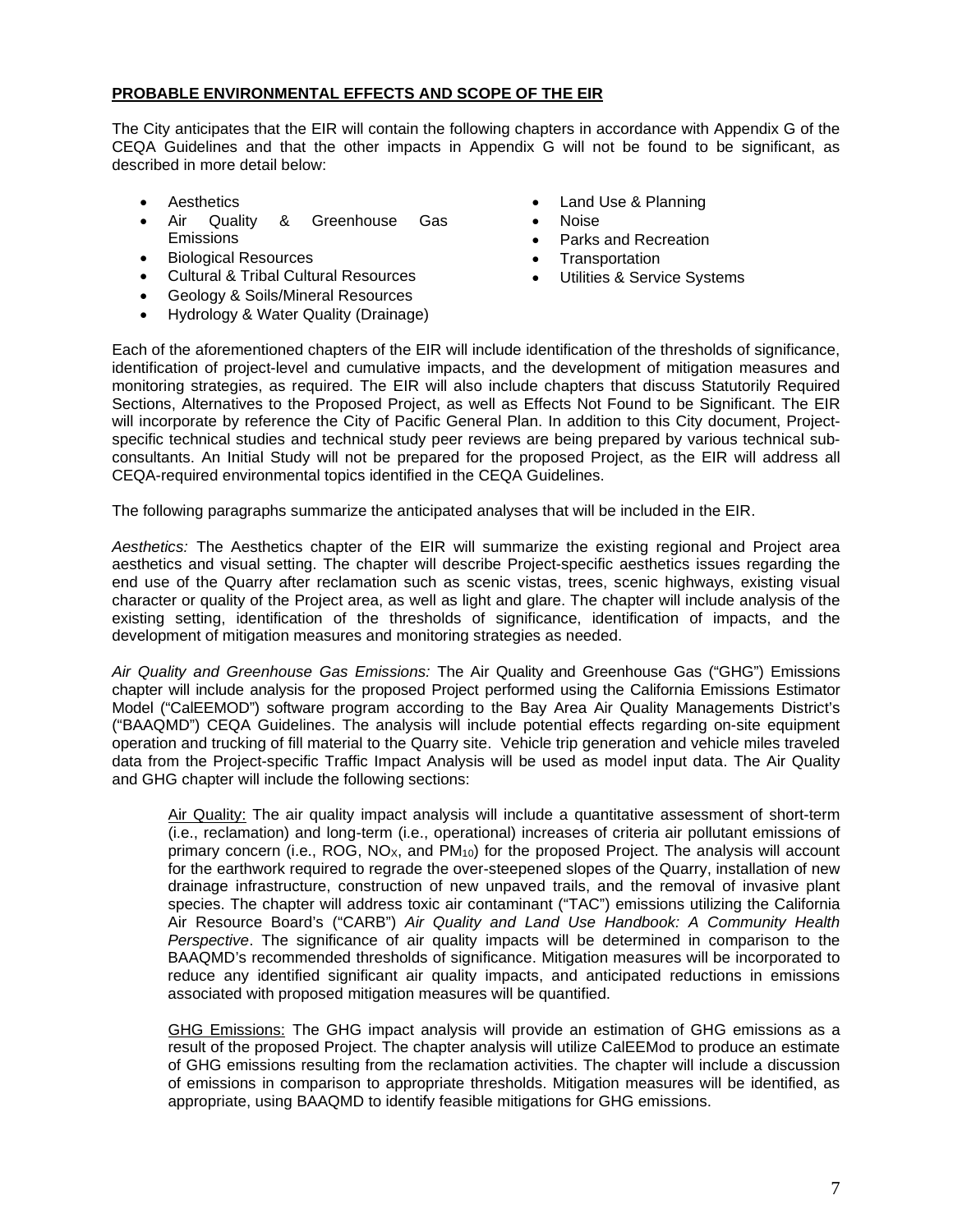Health Risk Assessment*:* A Health Risk Assessment ("HRA") is being conducted due to the Project's proximity to Vallemar Elementary School, which is located approximately 600 feet from the intersection of Highway 1 and the ingress/egress point of the Project site. The HRA will include an analysis of acute, chronic, carcinogenic, and non-carcinogenic health hazards, due to exposure of TACs. The significance of health risk impacts will be determined in comparison to the criteria identified in the California Office of Environmental Health Hazard Assessment ("OEHHA") Guidelines. The significance of carcinogenic health risk impacts will be expressed in terms of cancer cases per one million individuals. Non-carcinogenic health risk impacts will be determined using BAAQMD's recommended Hazard Index. Mitigation measures will be incorporated if necessary, to reduce any identified significant health risk impacts.

*Biological Resources:* The Biological Resources chapter will include potential effects to plant communities, wildlife, and wetlands including adverse effects on rare, endangered, candidate, sensitive, and special-status species from the activities of the proposed Project. Analysis in the chapter will be based on a Tree Survey & Exhibit, Special Status Species Assessment, Vegetation Map & Assessment, Wetland and Habitats Delineation, and Wetlands Mitigation Program prepared specifically for the proposed Project. All reports will be subject to a peer review. Mitigation measures for all identified impacts will be developed consistent with applicable laws and regulations.

*Cultural & Tribal Cultural Resources:* The Cultural & Tribal Resources chapter will summarize the setting and briefly describe the potential effects to any on-site historical, archaeological, and/or paleontological resources due to implementation of the proposed Project. The chapter will also assess the potential for tribal cultural resources to be impacted by the Project, pursuant to Public Resources Code 21080.3.2. Analysis and any recommended mitigation measures within the chapter will be based on a peer-reviewed Historical/Cultural Resources Report prepared specifically for the proposed Project.

*Geology & Soils/Mineral Resources:* The Geology & Soils/Mineral Resources chapter of the EIR will summarize the setting and describe the potential effects from soil erosion, earthquakes, liquefaction, and expansive soils, as well as identify any unique geological features within the Project area. The chapter will be based on a site-specific peer-reviewed Geotechnical Report prepared for the Project. The chapter will consider all applicable geotechnical studies as they relate to the planned reclamation, and will include recommendation of mitigation measures to address geotechnical hazards.

*Hydrology & Water Quality (Including Drainage):* The Hydrology & Water Quality chapter will summarize the setting and identify potential impacts on storm water drainage, flooding, and water quality. The chapter will primarily be based on a Project-specific Development Review Checklist and Hydrology Report. Feasible and appropriate mitigation measures will be identified to avoid or reduce adverse impacts, as needed.

*Land Use & Planning:* The Land Use & Planning chapter will evaluate the consistency of the proposed Project with the City's adopted plans and policies. Specifically, the EIR will consider the City's General Plan and Zoning Ordinance, as well as any other appropriate documents to address any policy or consistency issues due to the proposed Project entitlements. Additionally, the chapter will discuss the compatibility of the proposed Project with the surrounding land uses, as well as the compatibility of proposed final land uses for the previously mined land. The chapter will identify land use impacts and mitigation measures and note any inconsistencies or incompatibilities with adopted plans and polices created by approval of the proposed Project.

*Noise:* The Noise chapter of the EIR will be based on a Project-specific technical noise report. The chapter will include an assessment of potential impacts upon nearby sensitive receptors from reclamation-phase noise and vibration. The chapter will compare predicted noise levels to the City of Pacifica General Plan Noise Element and Noise Ordinance standards to determine impact significance, and will include appropriate and practical recommendations for noise and vibration control.

*Parks and Recreation:* The Parks & Recreation chapter will summarize setting information and identify potential new demand resulting from the proposed Project on parks and recreation. Additionally, the chapter will discuss how the Project could affect the Project site's current parks and recreational facilities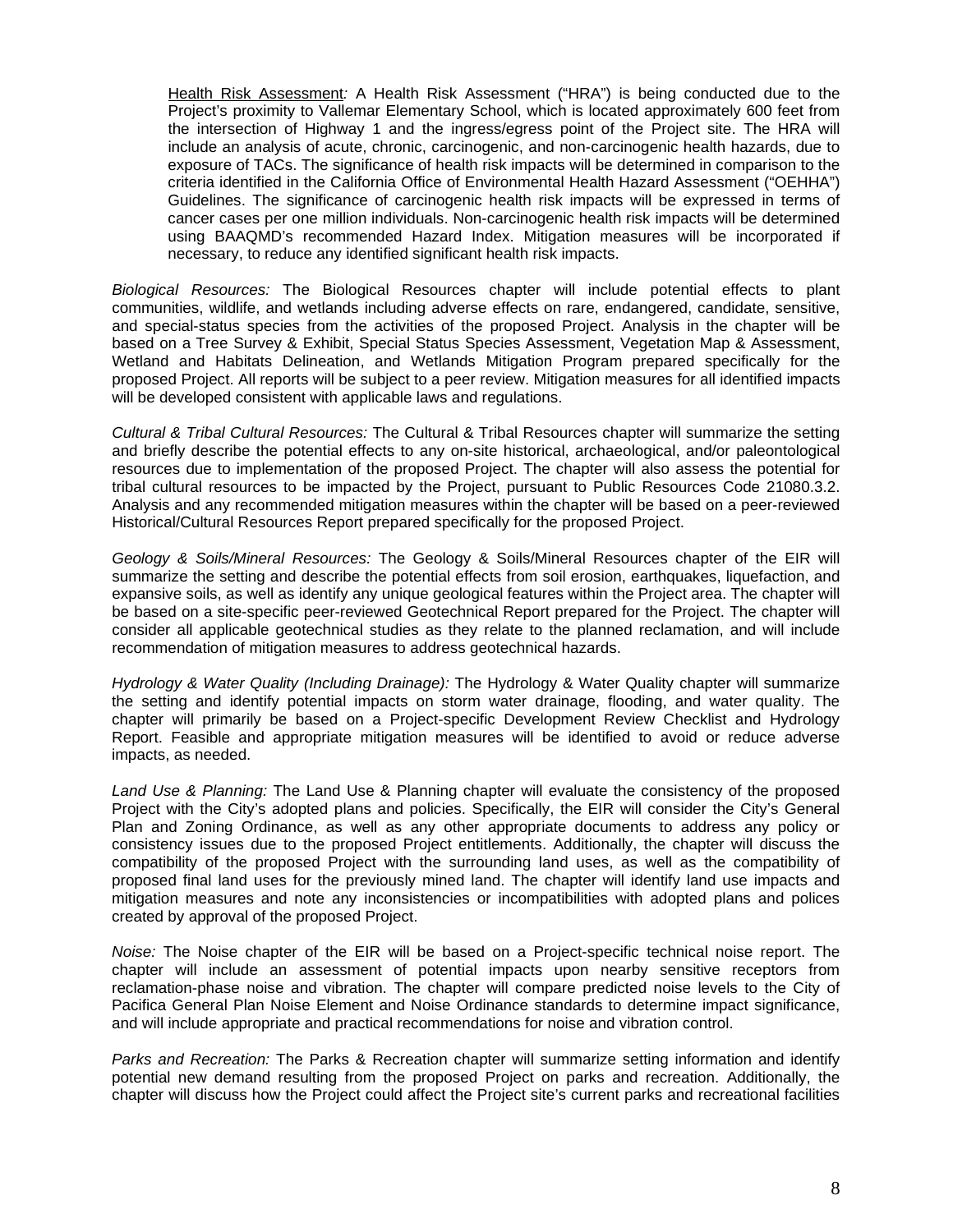such as the Calera Creek Multi-Purpose Trail. In accordance with Appendix G, the focus of the analysis will be on whether the Project would require physical alteration of, or need for new governmental facilities, in order to maintain acceptable service ratios or other performance objectives, the construction of which could cause significant environmental impacts.

*Transportation:* The Transportation chapter will include an assessment of potential impacts resulting from traffic generated by construction activities associated with implementation of the proposed Project, as well as operational traffic impacts following the reclamation. Appropriate and practical recommendations for transportation, which are aimed at reducing any identified potential impacts to a level of insignificance, will be included in the chapter. The analysis and discussion will be based on a peer-reviewed, Project-specific Traffic Impact Analysis ("TIA"). The TIA will evaluate the internal site circulation and access plan, total Project trip generation, and analysis of truck routes and vehicle miles traveled to and from the Quarry. Mitigation measures required to reduce Project impacts to a less-than-significant level, or to meet Caltrans or City standards, would be identified within the chapter.

*Utilities & Service Systems:* The Utilities & Service Systems chapter will summarize setting information and identify potential new demand for services on water, sewer, and solid waste, as well as whether the reclamation plan will result in the need for new or expanded service facilities. Specifically, the chapter will address whether the reclamation activities over the four-year period would increase water demand or result in the generation of wastewater or solid waste to an extent that would require expanded facilities. The background research will include information regarding the Pacifica Wastewater Treatment Facility, located directly north of the Eastern Parcel and east of the Quarry Parcel, to ensure adequate wastewater treatment capacity, and coordination with the North Coast County Water District to ensure adequate water supply for reclamation activities. If existing water, sewer, or solid waste facilities would be impacted, mitigation measures will be identified to ensure that the Project's demand can be adequately accommodated.

*Statutorily Required Sections:* Pursuant to CEQA Guidelines, the Statutorily Required Sections chapter of the EIR will address the potential for growth-inducing impacts of the proposed Project, focusing on whether removal of any impediments to growth would occur with the Project. The chapter will summarize significant and unavoidable, significant irreversible, and growth-inducing impacts, to the extent that such impacts are identified in the EIR analysis. The chapter will also summarize the cumulative impact analyses, which will be provided in each technical chapter of the EIR.

*Alternatives to the Proposed Project:* The Alternatives chapter will evaluate, at a minimum, three alternatives, including the No Project Alternative required by CEQA. The Alternatives chapter will describe the alternatives and identify the environmentally superior alternative. The alternatives will be analyzed at a level of detail less than that of the proposed Project, which is permissible under CEQA; however, the analyses will include sufficient detail to allow a meaningful comparison of the impacts. The Alternatives chapter will include a qualitative-level analysis of all impacts for the alternatives. The Alternatives chapter will also include a section of alternatives considered but dismissed.

*Effects Not Found to be Significant*: This chapter will include abbreviated discussion of impacts determined not to be significant and, thus, not warranting detailed analysis in the EIR, which are anticipated to include but not necessarily be limited to: Agricultural and Forestry Resources; Energy; Hazards & Hazardous Materials; Population & Housing; Public Services; and Wildfire.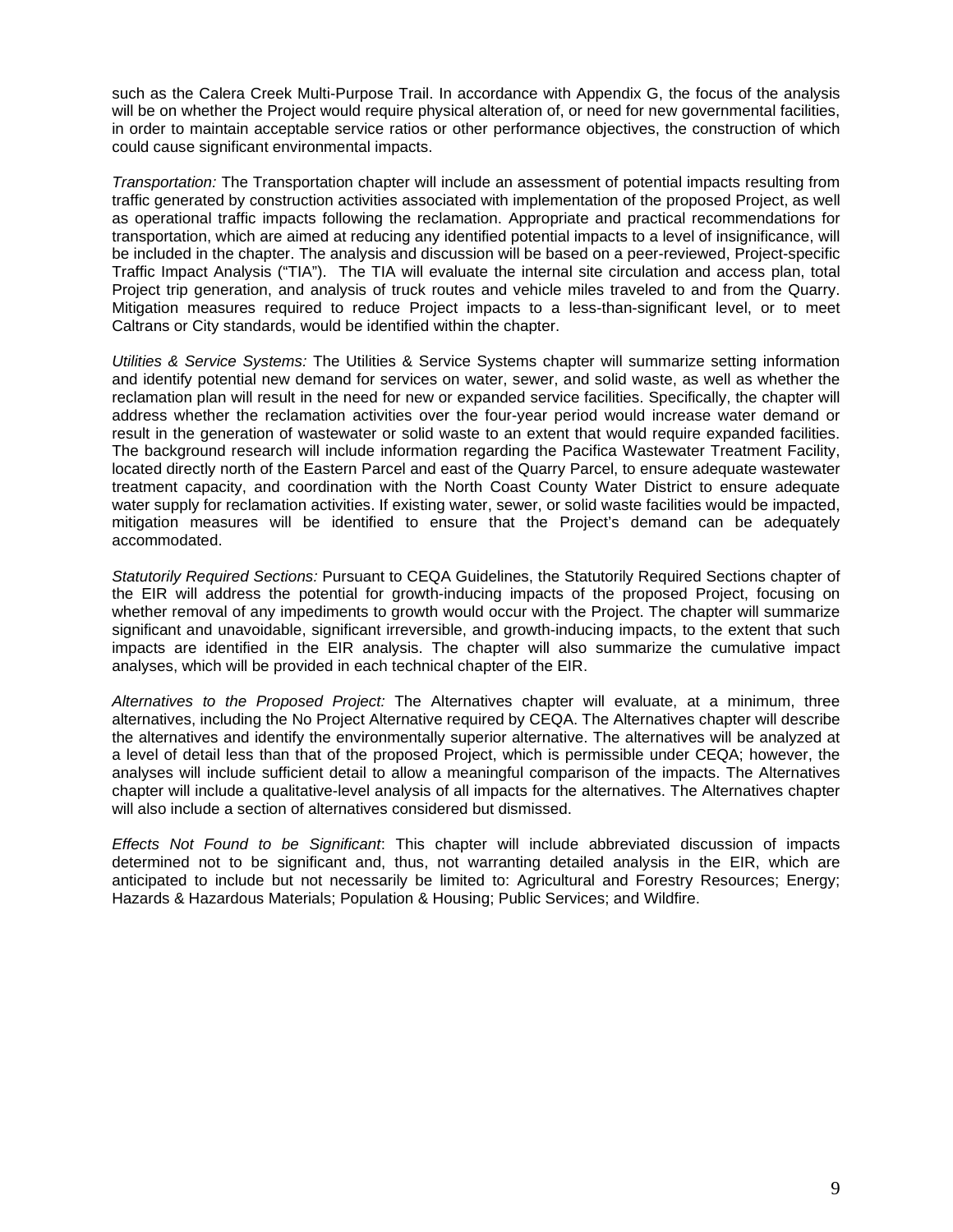# **SUBMITTING COMMENTS**

To ensure that the full range of issues related to this proposed Project are addressed and all significant issues are identified, written comments are invited from all interested parties on the scope and content of the EIR. Written comments should be directed to the name and address below:

#### **Email (preferred):**

[murdockc@ci.pacifica.ca.us](mailto:murdockc@ci.pacifica.ca.us)

### **Regular Mail:**

City of Pacifica Attn: Christian Murdock, Planning Dept. 170 Santa Maria Ave. Pacifica, CA 94044

#### **Written comments are due to the City of Pacifica at the location addressed above by 5:00 p.m. on October 12, 2020.**

# **SCOPING MEETING**

In addition to the opportunity to submit written comments, a public NOP scoping meeting will be held to inform interested parties about the proposed Project, and to provide agencies and the public an opportunity to provide comments on the scope and content of the EIR. Because of current COVID-19 health emergency, the scoping meeting will be conducted as a teleconference meeting (no physical location).

# **EIR Scoping Meeting on the Rockaway Quarry Reclamation Plan Project**

Wednesday | September 16, 2020 | 6:00 p.m.

Teleconference Meeting (Online only – No physical location)

Zoom:<https://zoom.us/j/99509925452>

Phone: (669) 900-6833 | Webinar ID 995 0992 5452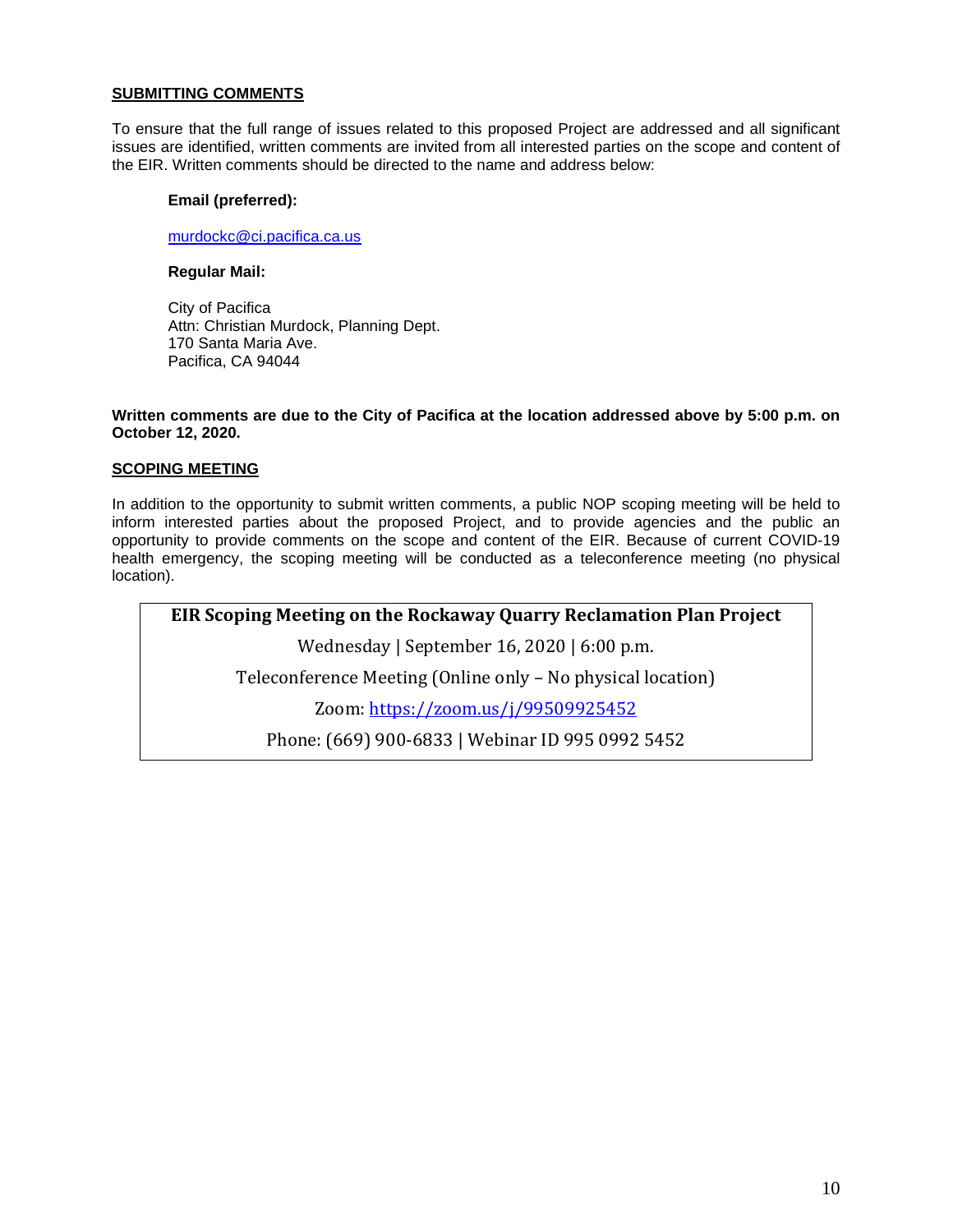<span id="page-10-0"></span>

**Figure 1 Regional Location Map**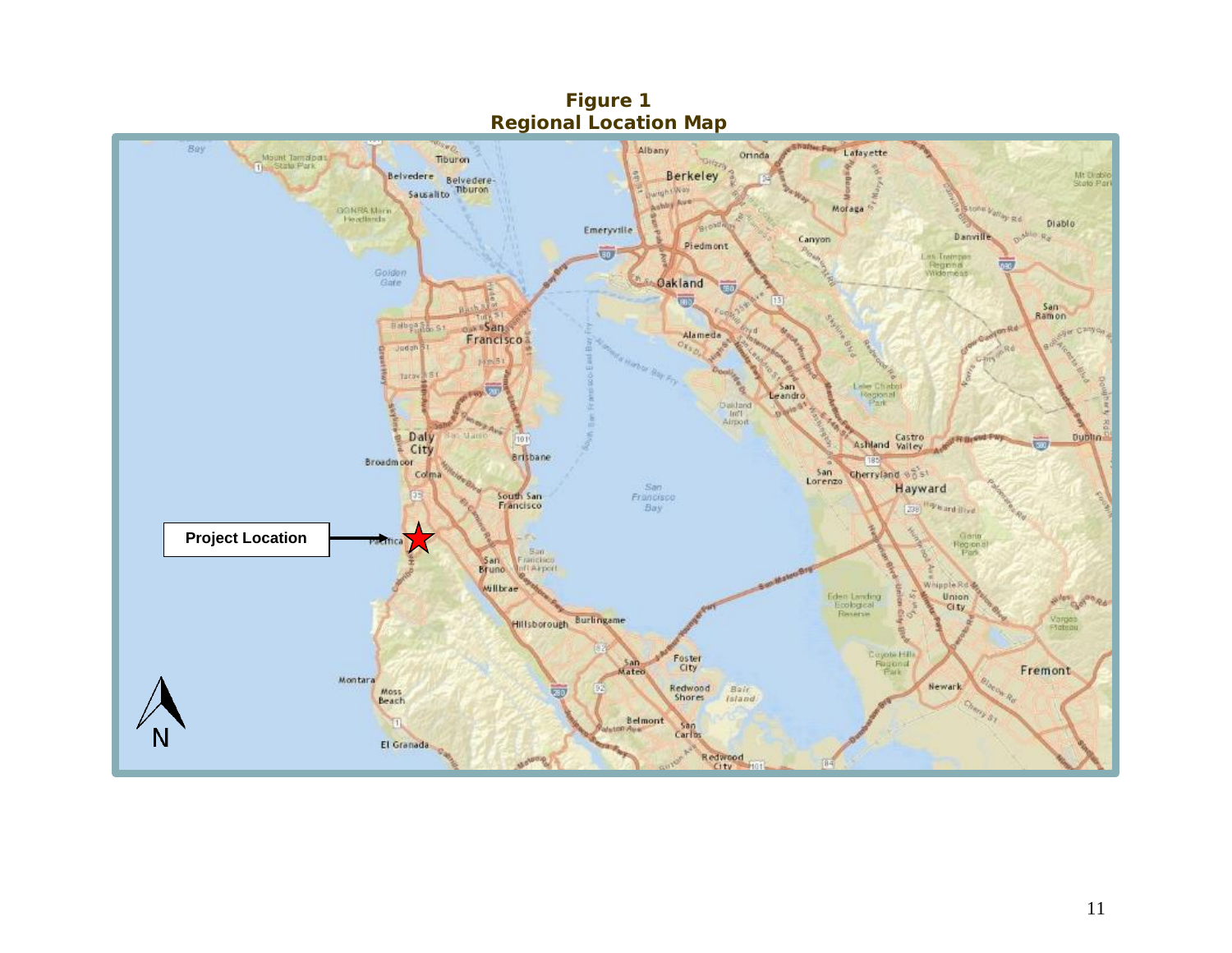<span id="page-11-0"></span>**Figure 2 Project Vicinity Map**

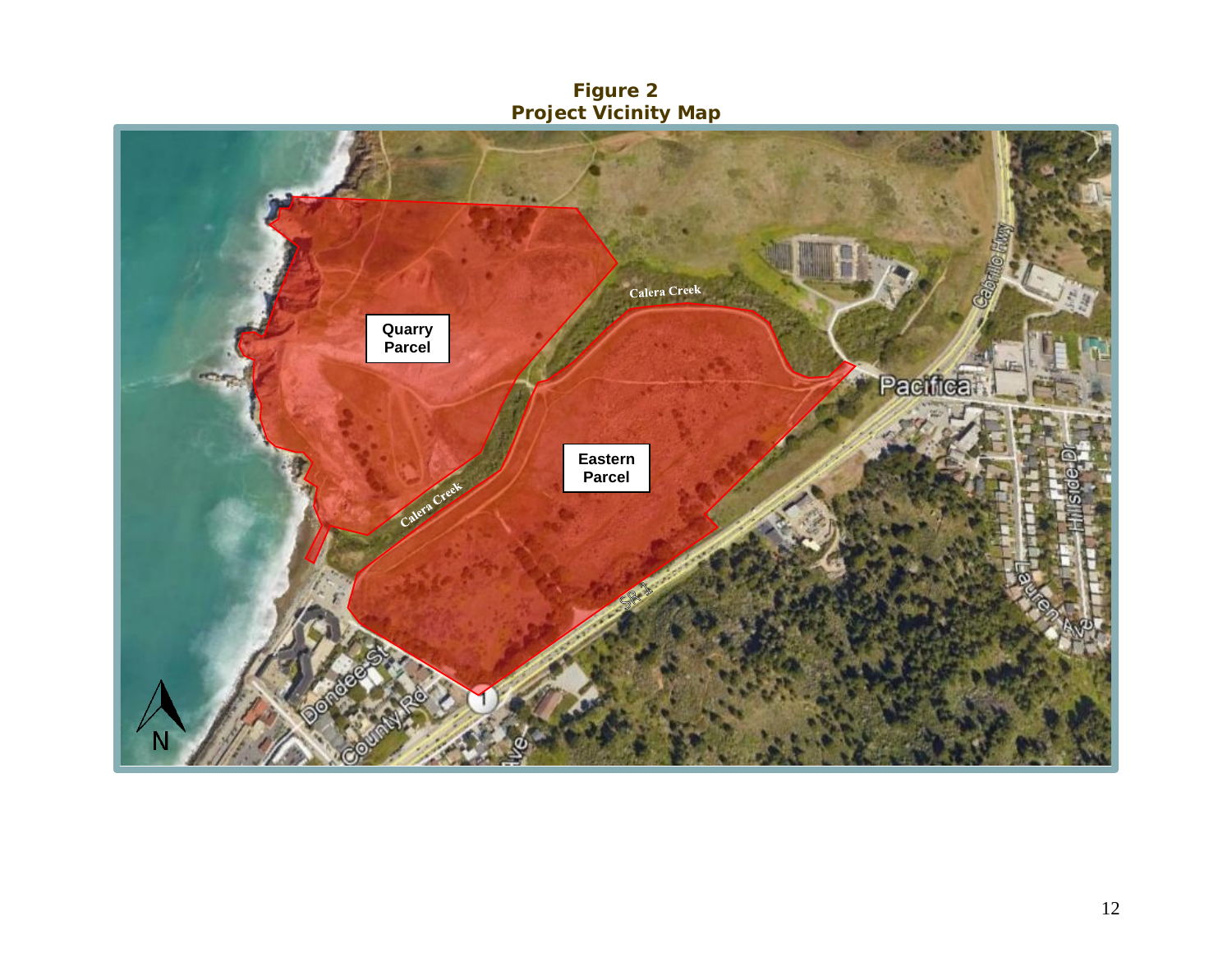

**Figure 3 Reclaimed Site Plan**